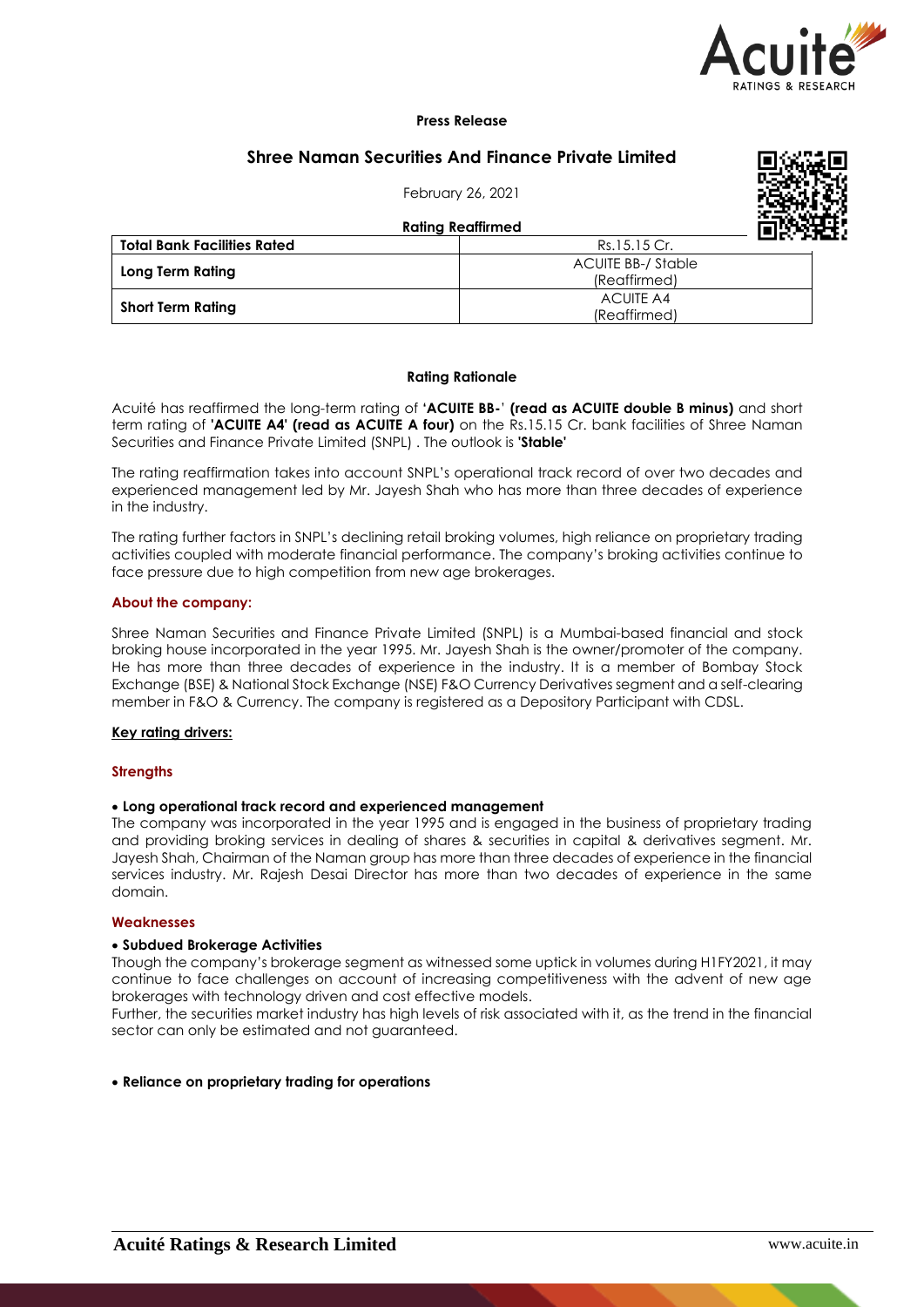

The company's high dependence on uncertain income from proprietary trading has led to losses of Rs.1.91 Cr. in FY2020 and Rs.1.27 Cr. in FY2019. Income from proprietary trading comprised 39% of total revenue during FY2020 vis a vis 40% during FY2019. Though the company reported profit after tax (PAT) of Rs.1.41 Cr. (Provisional) during H1FY2021, income from proprietary trading comprised 70% of the total revenue. Acuité believes higher proportion of proprietary income in the total operational income has led to increased susceptibility of margins due to volatility in the stock market.

### **Moderate financial performance**

Falling retail brokerage volumes coupled with higher reliance on proprietary trading has resulted in moderate financial performance. The company's brokerage volumes have been declining across all segments. During FY2020, the company reported total volumes of Rs.14942 Cr. [P.Y.:Rs.22235 Cr.] which marginally improved to Rs.8319 Cr. during H1FY21. Despite some uptick in brokerage volumes and profitability (PAT of Rs.1.41Cr.) during H1FY2021, the earnings profile and profitability continues to be moderate.

### **Rating Sensitivities**

- Ability to scale up operations and profitability
- Changes in regulatory environment

### **Material Covenants**

None

### **Liquidity Position: Adequate**

SNPL reported unencumbered cash and bank balances of Rs.6.83 Cr. (Provisional) as on September 30, 2020. The bank overdraft facilities of the company had average utilisation of ~70% for six months ended September 30,2020. Acuité believes that the liquidity of the company is likely to remain adequate over the near term on account of funding support from directors and low debt repayment obligations.

#### **Outlook: Stable**

Acuité believes SNPL will maintain a stable business risk profile over the medium term. The outlook may be revised to 'Positive' in case the company registers sustained revenue growth and profitability leading to improvement in the financial risk profile. Conversely, the outlook may be revised to 'Negative' in case of significant decline in the company's brokerage volumes and thereby revenues, profitability and cash accruals or deterioration in its capital structure leading to weakening of its financial risk profile.

## **About the Rated Entity - Key Financials**

|                               | Unit    | FY20 (Actual) | FY19 (Actual) |
|-------------------------------|---------|---------------|---------------|
| Operating Income              | Rs. Cr. | 4.31          | 5.36          |
| PAT                           | Rs. Cr. | (1.91)        | (1.27)        |
| PAT Margin                    | (%)     | (44.45)       | (23.66)       |
| Total Debt/Tangible Net Worth | Times   | 0.39          | 0.62          |
| <b>PBDIT/Interest</b>         | Times   | 0.09          | 0.5           |

## **Status of non-cooperation with previous CRA:**

Not Applicable

## **Any other information**

Not Applicable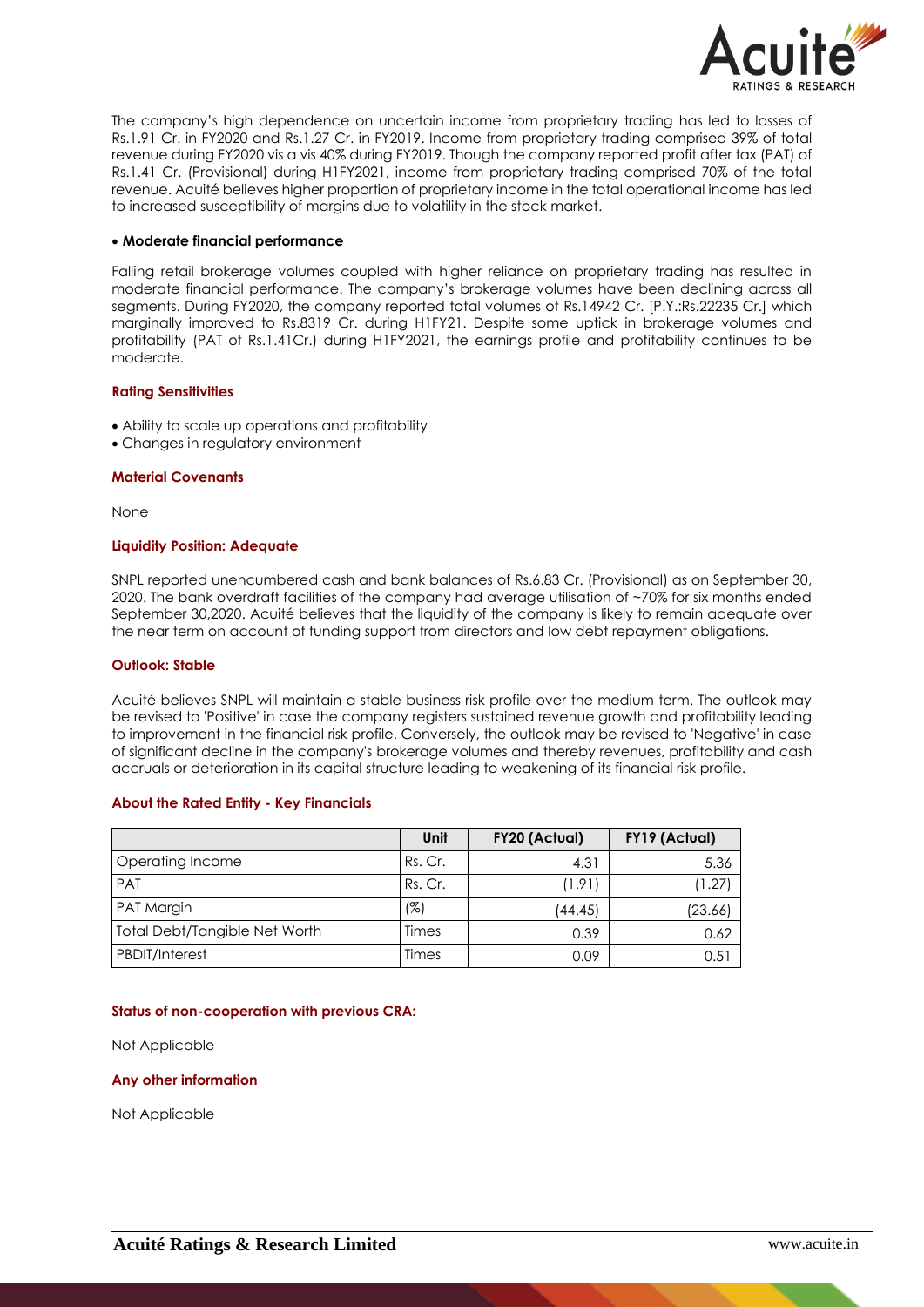

## **Applicable Criteria**

- Entities in Service Sector https://www.acuite.in/view-rating-criteria-50.htm
- Application of Financial Ratios and Adjustments https://www.acuite.in/view-rating-criteria-53.htm
- Default Recognition https://www.acuite.in/view-rating-criteria-52.htm

## **Note on complexity levels of the rated instrument**

https://www.acuite.in/view-rating-criteria-55.htm

## **Rating History (Upto last three years)**

| Date                 | Name of Instrument /<br><b>Facilities</b> | <b>Term</b>       | Amount (Rs.<br>Cr) | <b>Ratings/Outlook</b>                                                   |
|----------------------|-------------------------------------------|-------------------|--------------------|--------------------------------------------------------------------------|
| November<br>28,2019  | Overdraft                                 | Long Term         | 2.40               | <b>ACUITE BB-/Stable</b><br>(Downgraded from<br><b>ACUITE BB/Stable)</b> |
|                      | Overdraft                                 | Long Term         | 2.25               | <b>ACUITE BB-/Stable</b><br>(Downgraded from<br><b>ACUITE BB/Stable)</b> |
|                      | <b>Bank Guarantee</b>                     | Short Term        | 3.00               | <b>ACUITE A4</b><br>(Downgraded from<br>ACUITE A4+)                      |
|                      | <b>Bank Guarantee</b>                     | Short Term        | 7.50               | <b>ACUITE A4</b><br>(Downgraded from<br>ACUITE A4+)                      |
|                      | Overdraft                                 | Long Term         | 2.40               | <b>ACUITE BB/Stable</b><br>(Assigned)                                    |
| September<br>05,2018 | Overdraft                                 | Long Term         | 2.25               | <b>ACUITE BB/Stable</b><br>(Assigned)                                    |
|                      | <b>Bank Guarantee</b>                     | Short Term        | 3.00               | <b>ACUITE A4+</b><br>(Assigned)                                          |
|                      | <b>Bank Guarantee</b>                     | <b>Short Term</b> | 7.50               | ACUITE A4+<br>(Assigned)                                                 |

## **\*Annexure – Details of instruments rated**

| Name of the       | Date of                       | Coupon                   | <b>Maturity</b>    | Size of the Issue | <b>Ratings/Outlook</b>                   |
|-------------------|-------------------------------|--------------------------|--------------------|-------------------|------------------------------------------|
| <b>Facilities</b> | <i><u><b>Issuance</b></u></i> | Rate                     | Date               | (Rs. Cr)          |                                          |
| Overdraft         | Not<br>Applicable             | <b>Not</b><br>Applicable | Not.<br>Applicable | 2.40              | <b>ACUITE BB-/Stable</b><br>(Reaffirmed) |
| Overdraft         | Not<br>Applicable             | Not<br>Applicable        | Not<br>Applicable  | 2.25              | <b>ACUITE BB-/Stable</b><br>(Reaffirmed) |
| <b>Bank</b>       | Not                           | <b>Not</b>               | Not.               | 3.00              | <b>ACUITE A4</b>                         |
| Guarantee         | Applicable                    | Applicable               | Applicable         |                   | (Reaffirmed)                             |
| <b>Bank</b>       | Not                           | <b>Not</b>               | Not                | 7.50              | <b>ACUITE A4</b>                         |
| Guarantee         | Applicable                    | Applicable               | Applicable         |                   | (Reaffirmed)                             |